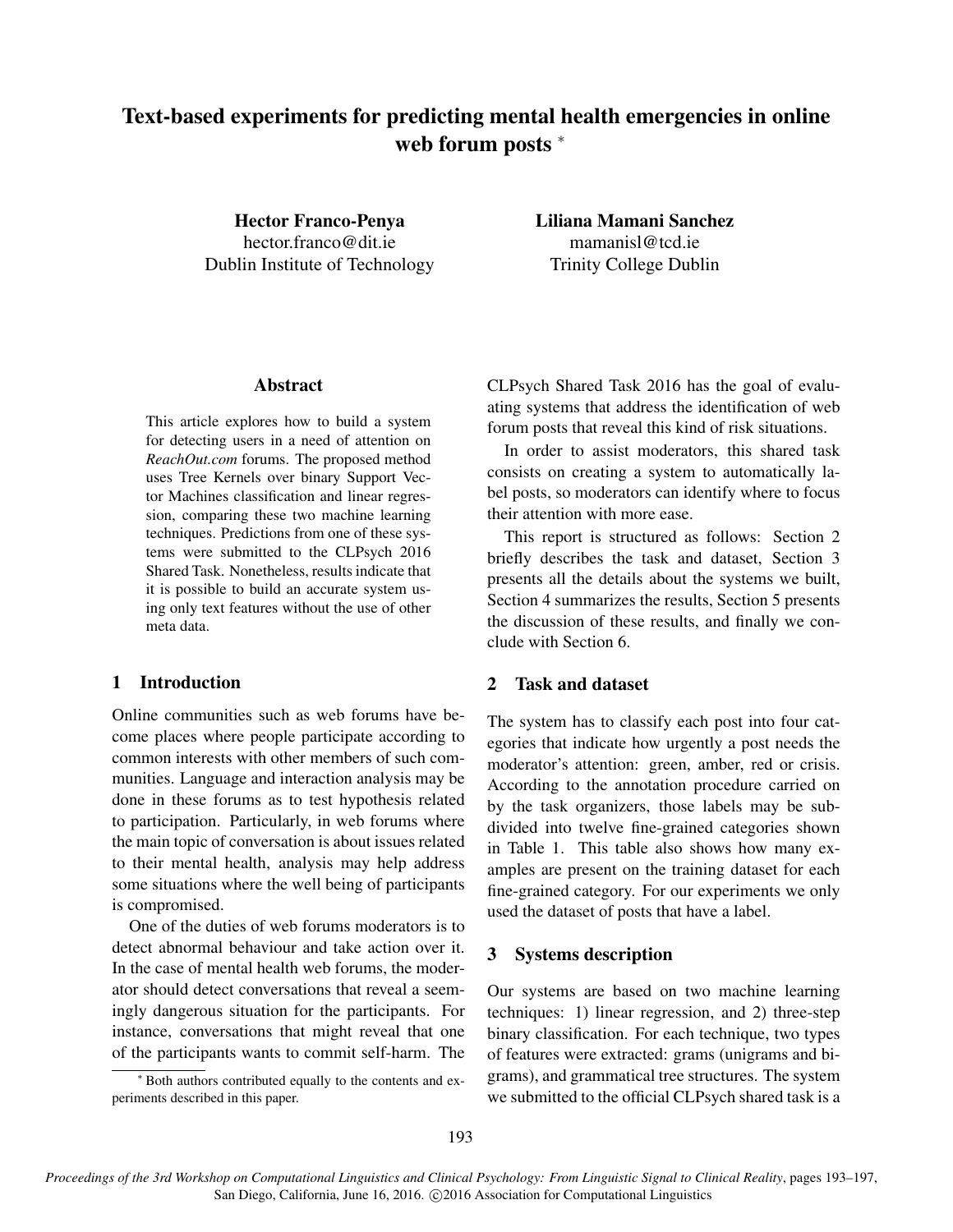| Label | Fine-grained         | Samples |
|-------|----------------------|---------|
| green | allClear             | 366     |
|       | supporting           | 166     |
|       | followupBye          | 16      |
| amber | followupOk           | 165     |
|       | currentMildDistress  | 40      |
|       | underserved          | 34      |
|       | pastDistress         | 10      |
| red   | currentAcuteDistress | 87      |
|       | followupWorse        | 20      |
|       | angryWithReachout    | 2       |
|       | angryWithForumMember |         |
|       | crisis               | 39      |

Table 1: Fine-grained distribution of labels in the training dataset.

gram-based linear regression system. From now on wards, we will refer to this as *baseline* system.

#### 3.1 Pre-processing of web forum posts

In order to prepare the data for training a classifier system, text normalization was performed over two kinds of elements in posts: a) quoted text, and b) emoticons.

The inclusion of quoted text in post is frequent as it serves the purpose of clarifying which statements the post's writer is replying to. Since we are aiming to develop a text-based classification of posts into distinct categories, it is important to identify what is original post content and what is not. We consider quoted text cannot be deemed as original content, and can lead to missclassification. Therefore, we replaced quotations with a wilcard term.

Emoticons are signals of emotion expressed by using pictorial elements, or made up mostly of punctuation characters. We consider emoticons are essential on determining the writer's mood and are language independent to some extent. In the dataset provided, there is a large variation of emoticons instances that may convey similar mood, e.g. happysmiley and very-happy-smiley. We reduced the possible set of emoticon labels and replaced them by wildcards. This approach is similar to the one followed in (Vogel and Mamani Sanchez, 2012) as they work with a dataset of pictorial emoticons extracted from the same web forum platform.

Other types of standardization were applied such

as replacing HTTP links by wildcards.

#### 3.2 Feature extraction

We describe here the linguistic and non-linguistic features that were extracted. Linguistic features were extracted after normalization.

N-grams Our baseline system uses unigrams and bigrams to create binary features to indicate if those grams occur in a post or not.

Tree kernels We used the Stanford parser (Klein and Manning, 2003b; Klein and Manning, 2003a) to generate constituent trees for all sentences from a single post. This generates a collection of trees, which where co-joined to have a tree representing the entire post. This structure was used thereafter in a tool that extract subtrees from such a tree and uses them as features to train a Support Vector Machine. For this purpose, we used the SVM-light implementation by (Joachims, 1999) and SubSet Tree kernel (SST) computation tool (Moschitti, 2006).

To our knowledge, SVMs over grammar trees for entire documents have not been explored before. Tree kernels are usually used to classify single sentences but not large pieces of text that could contain multiple paragraphs. This is due to the quadratic complexity of computing this kind of kernels.

Additional meta features In addition to textbased or linguistic features, we consider some additional features extracted from a post metadata. This metadata comprises the board name, a flag indicating if a posts is the first one in the thread or not, the rank (user category) of the post's author, and the base 10 logarithm plus one of number of views and the number of kudos. Names for our systems that used these additional features are suffixed with "full", while those that only use text features are suffixed with "textOnly". This naming convention is used in results in Table 3.

Table 2 shows the 20 user ranks labels and the number of users per rank. This table shows an unbalanced distribution of user across ranks: the first four categories ("Rookie scribe", "Casual scribe", "Rookie" and "Visitor") make 80% of the total of users, this produces a perplexity value of 7.3 (far from the value of 20 that could be reached if users were uniformly distributed across user categories).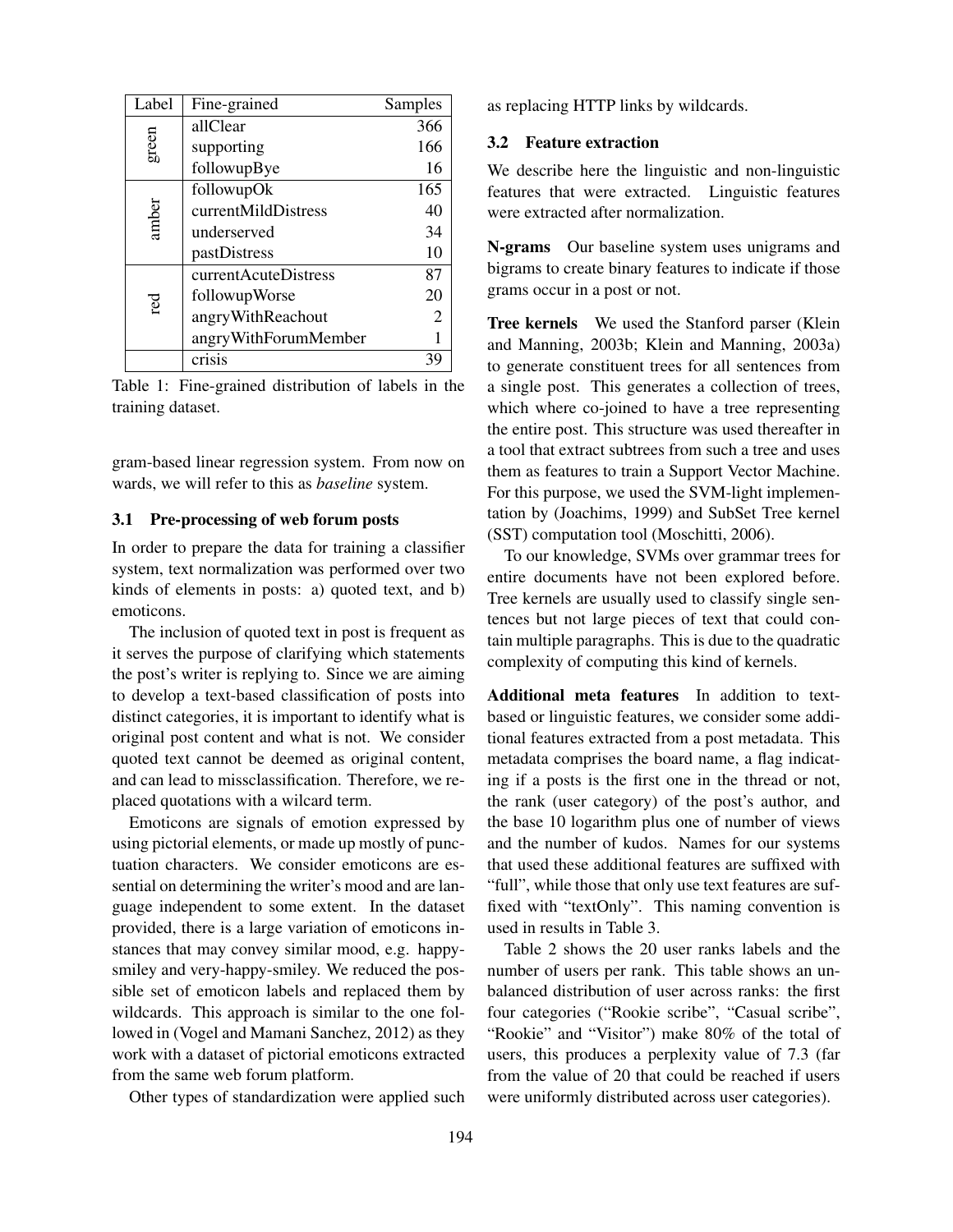| rank                      | members |
|---------------------------|---------|
| Rookie scribe             | 420     |
| Casual scribe             | 402     |
| Rookie                    | 351     |
| Visitor                   | 151     |
| Frequent scribe           | 90      |
| Super frequent scribe     | 64      |
| Youth Ambassador          | 39      |
| Special Guest Contributor | 24      |
| Star contributor          | 20      |
| <b>Frequent Visitor</b>   | 12      |
| Staff                     | 12      |
| Contributor               | 11      |
| Post Mod                  | 11      |
| Mod Squad                 | 8       |
| <b>Community Manager</b>  | 6       |
| Mod                       | 5       |
| Uber contributor          | 5       |
| Reachout.com Crew         | 4       |
| Mod In Training           | 3       |
| Super star contributor    | 2       |

Table 2: Author ranking

#### 3.3 Architecture design

#### 3.3.1 Linear regression systems

For the linear regression models, labels for the training set posts were mapped to an ordinal scale according to how urgently a post needs attention: "green" was mapped to 0, "amber" to 1, "red" to 2 and "crisis" to 3.

Then SVM-light software was used to create the model. In the evaluation stage, the predicted values for the test set were used to rank the posts according to their need of attention, for which the higher values where labelled as "crisis", then "red", "amber" and "green" following the same distribution as in the training set: "crisis" 4.1%, "red" 11.7%, "amber" 26.3% and "green" 57.9%. Linear regression systems are prefixed with "reg".

#### 3.3.2 Three step binary classification systems

The three-step binary classification systems are developed as decision trees of three nodes. Decisions in each node are calculated according to classification performed by a Support Vector Machine (SVM). The first SVM decides if the post has "green" or "non-green" as a label. If the example is labelled as "non-green", the second SVM decides if the posts is labelled "amber" or "non-amber". If the



Figure 1: SVM classification

| System            | non-green |     | all-labels |         |
|-------------------|-----------|-----|------------|---------|
|                   | acc       | F1  | acc        | $ma-F1$ |
| baseline          | 60%       | .58 | $42\%$     | .13     |
| reg_tree_full     | 89%       | .85 | 73%        | .28     |
| reg_tree_textOnly | 89%       | .85 | <b>78%</b> | .38     |
| 3s_tree_full      | 85%       | .76 | <b>78%</b> | .32     |
| 3s_tree_textOnly  | 77%       | .67 | 69%        | 29      |

Table 3: Results in terms of accuracy and F1 measures for green vs non-green classification, and for green vs all the other labels classification.

example is labelled as "non-amber", the third SVM decides if the label is "red" or "crisis". Figure 1 illustrates this procedure.

The training set for each SVM only contains relevant examples for the specific step. This means that the first SVM is trained with all examples that have a "green" label as negative samples, and the remaining examples are deemed positive examples. The examples labelled as "green" are not used to train the second and third SVMs. Three-step binary classification systems are prefixed with "3s".

### 4 Results

Table 3 reports results for the systems accuracy and macro F1 measures. The first two columns report the results of predicting posts that need attention, where all the labels but "green" were unified into a single category "non-green". The last two columns report results for all labels. The macro-F1 measure is low mainly because all systems failed to identify the single "crisis" post. This lead to a F1 value of zero for prediction of "crisis", this drags down the macro accuracy value since all labels have the same weight.

It is puzzling, that the system that which produces best results is the tree kernel based linear regression based uniquely on the text of the posts, as our in-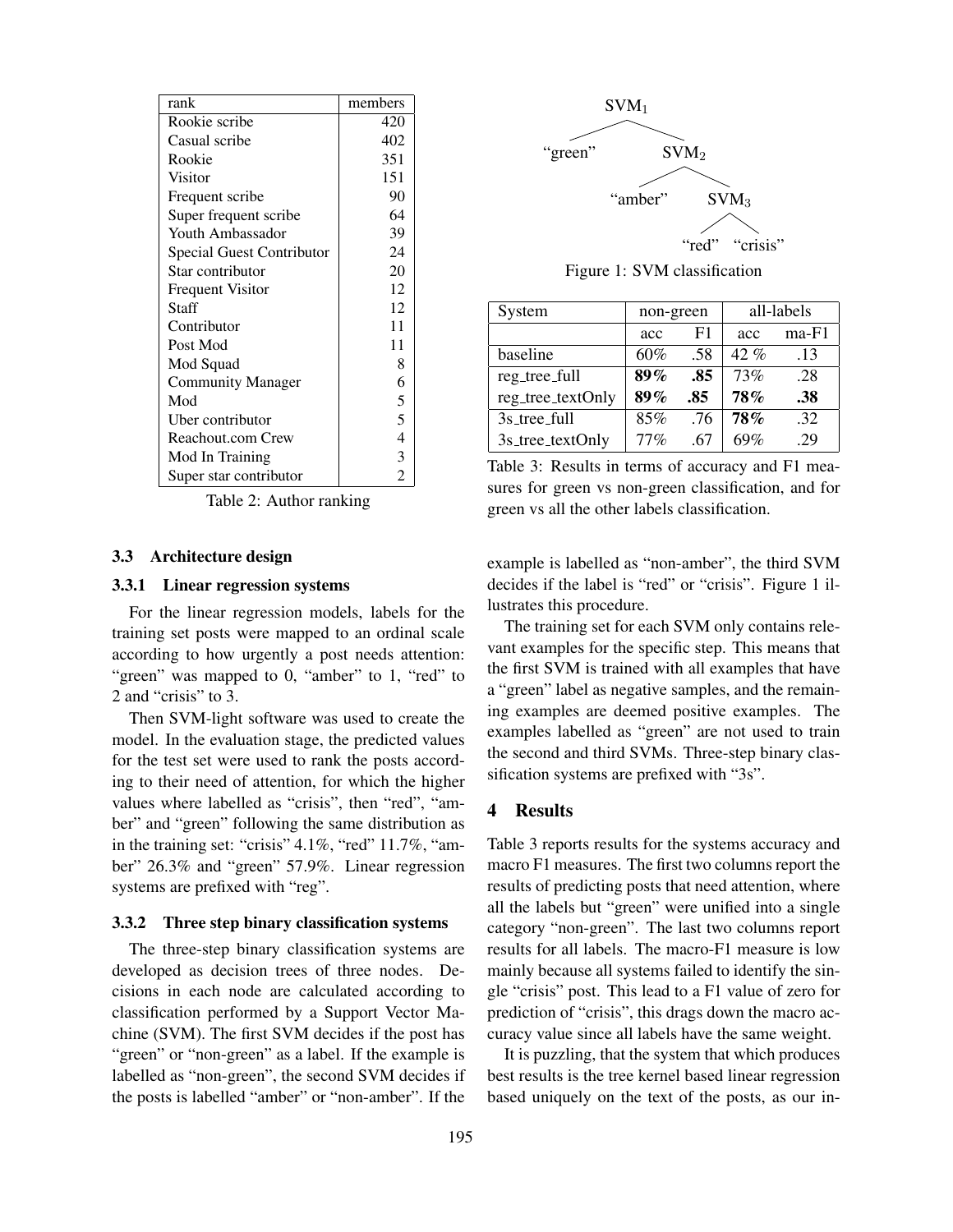|                  | positives | negatives | n/p ratio |
|------------------|-----------|-----------|-----------|
| $SVM_1$          | $42.1\%$  | 57.9%     | 1.375     |
| SVM <sub>2</sub> | 37.5%     | $62.5\%$  | 1.666     |
| SVM <sub>3</sub> | 25.9%     | 74.1%     | 2.861     |

Table 4: Positives and negatives per SVM step

tuition suggests this should have been outperformed by the variation that includes metadata, which is the case when comparing the two tree kernel systems based on three binary classification steps. Also, the regression models seem to outperform the other systems in the detection of non-green labels. The success of the linear regression systems could be related to the fact that the regression models do have a quota of predictions for each type of labels.

Due to time limitations only the baseline system was submitted on time for the public evaluation.

#### 5 Discussion and future work

The tree model shown in Section 3.3.2 was designed as a three-step decision tree based on machine learning classifiers. These steps decide first the label in growing order, this way each machine learning step has a fairly balanced training set, which gets more unbalanced as the labels involved in the decision have higher priority than in the first step. Figure 4 illustrate this observation. Any other combination of steps would lead to more unbalanced training sets; it would be necessary to use balancing techniques.

Another possible design would involve the use of the eleven binary classification steps as described in the annotation procedure document provided by the organizers. Therefore, the classifier systems should be designed to mimic this annotation procedure. As a final step, the eleven fine-grained labels should be converted back the original four-label range used in the competition. This system would had been substantially more complex, the first step would have had to classify a sample as a "crisis" or "non-crisis". In such case, the first machine learning classifier would had dealt with a very unbalanced training set as only 4.1% of samples are labelled as "crisis".

Some sparse fine-grained labels would had been very difficult to predict such as "angryWithForum-Member" (1 example in the training set), or "angry-WithReachout" (2 examples in the training set).

The prediction of the labels: "followupBye", "fol-

lowupOk", and "followupWorse" could benefit from analysing and labelling previous posts in a thread as they only exist as following posts labelled as "red" or "crisis", and features extracted from these posts may not help the prediction of other labels.

These observations suggest a major change on the design of the system in which all posts of a thread should be labelled and re-labelled based on the previous posts in the thread and according to author roles. We consider this fine-grained model as future work. The linear regression model proposed in Section 3.2 only requires one step of machine learning classification. However, it requires to map ordinal data into numerical to create the training set and numerical into ordinal to interpret the predictions. For the proposed system, labels are mapped into consecutive numbers, this assumes that the difference between consecutive labels are the same. Which may not be the case, perhaps "crisis" posts should be mapped to a much larger value than "red" posts. Perhaps the mapping function should be related to the percentile in which the (mapped) values appear, or some other feature. The problem of mapping ordinal data into numerical is another open research topic outside the scope of this experiment. Tuning of the mapping procedure is left for future work.

## 6 Conclusions

We have described the basic setup for systems that address the CLPsych 2016 Shared Task. Our systems do not reach top positions in the ranking for this competition, however they provide some opportunities to explore ideas on how to deal with this kind of classification task. The main principle followed on designing these systems was to make them as portable as possible and independent of exogenous features to the post's contents. There is several aspects to improve if the goal is to build system for post classification that are uniquely based on text. Besides our goals summarized in the section for future work, one issue to explore further is to determine how noisy text affects classification.

Overall, we also have to explore the corresponding caveats of relying only on text for building classifier systems.